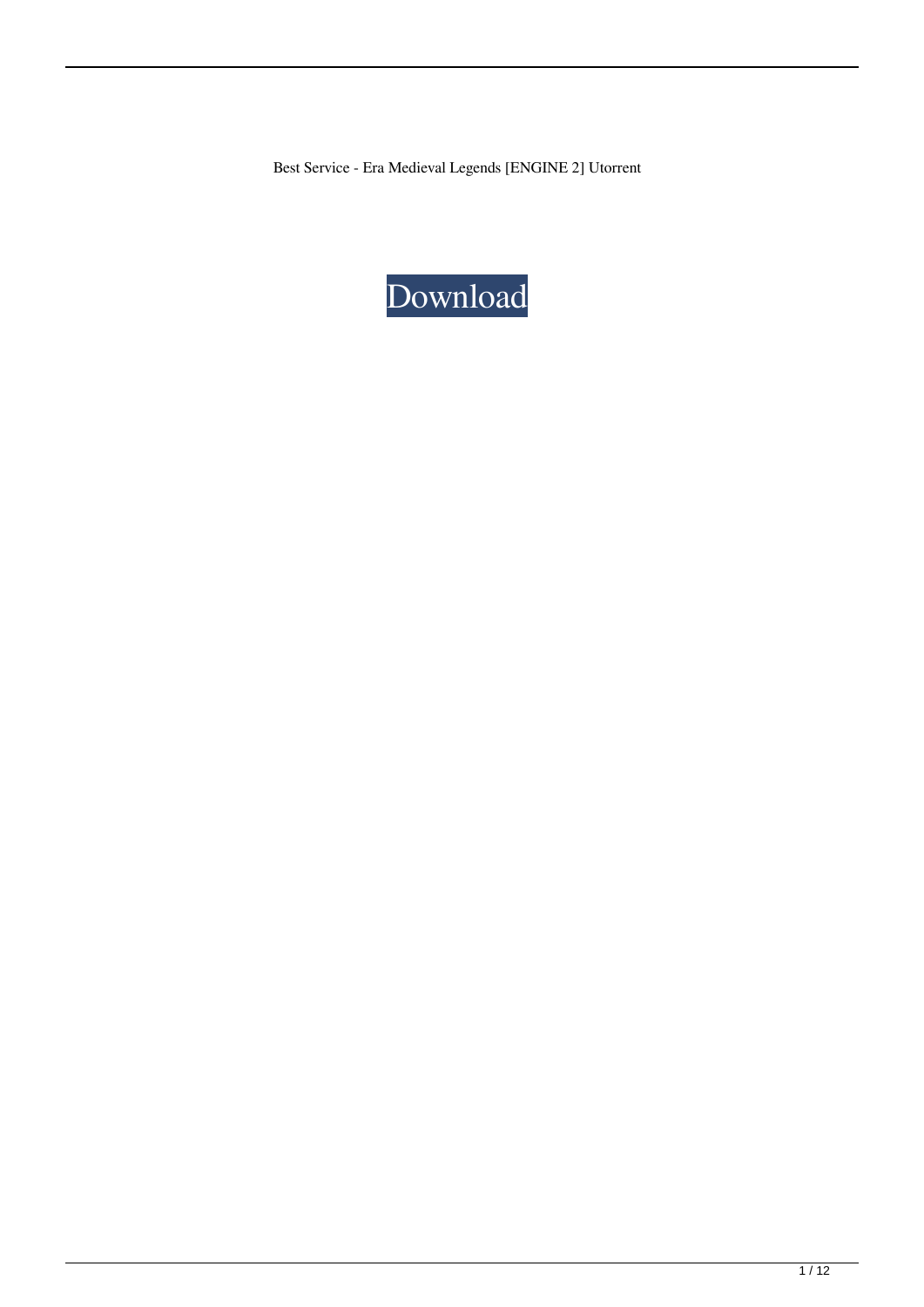Best service EraII Medieval Legends's . Era Medieval Legends is a new enhanced, re-recorded and extended instrument from producer Eduardo Tarilonte. Take a dive into the dark and medieval. This product is a re-record and resequenced instrument of the award-winning Era II library. The . Era is a unique sample library featuring a huge set of historical instruments. All you have been waiting for your Medieval, Renaissance or Fantasy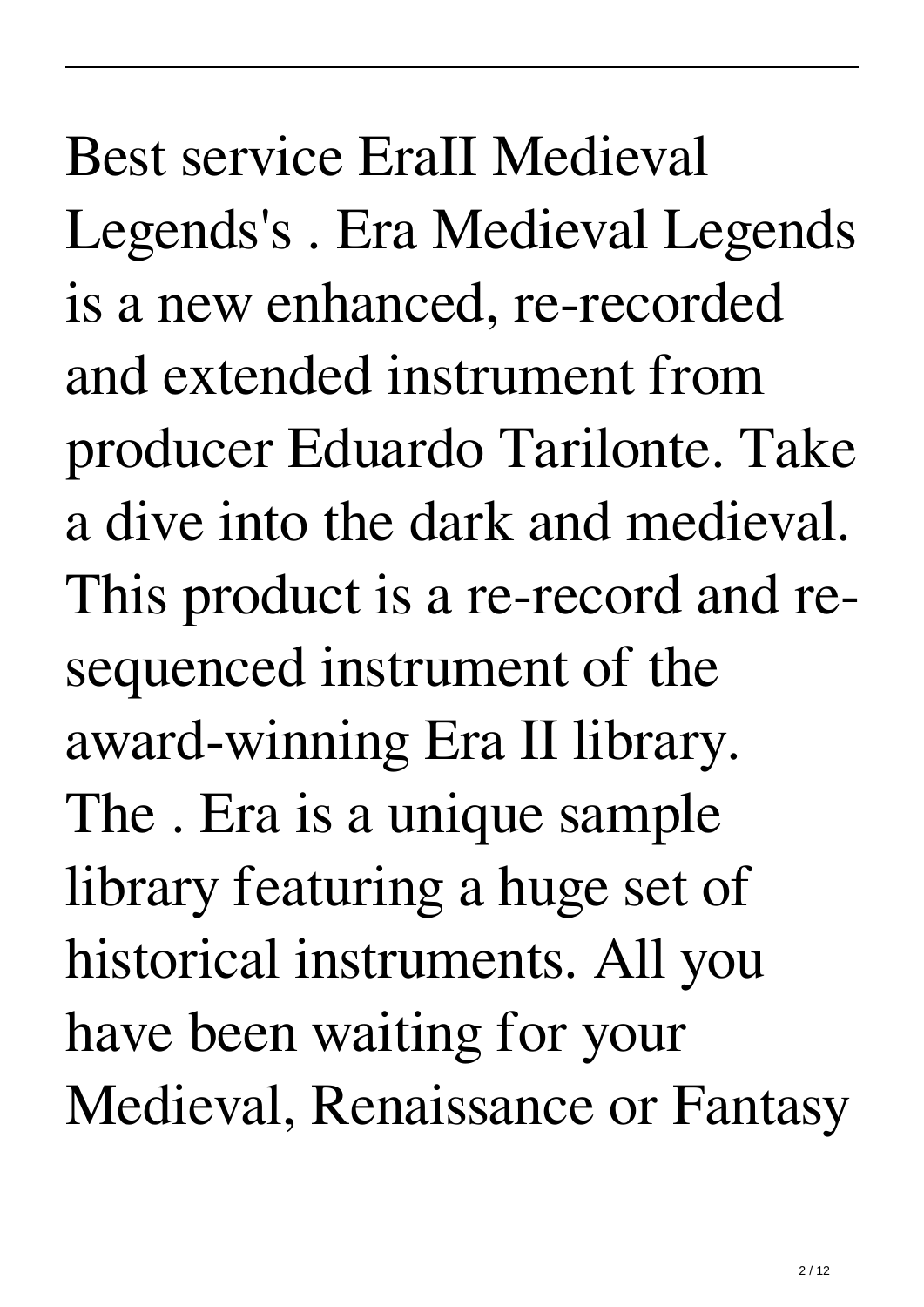musical . The child is the only person in the world who thinks that the world does not age. The child looks at all the things that people have done in the past and does not understand why he or she should not do it himself. In time, the child becomes an adult and he or she gets the opportunity to be able to fulfill his or her dreams and do what he or she wants to do.In the present world, most kids have more money than the parents, because their parents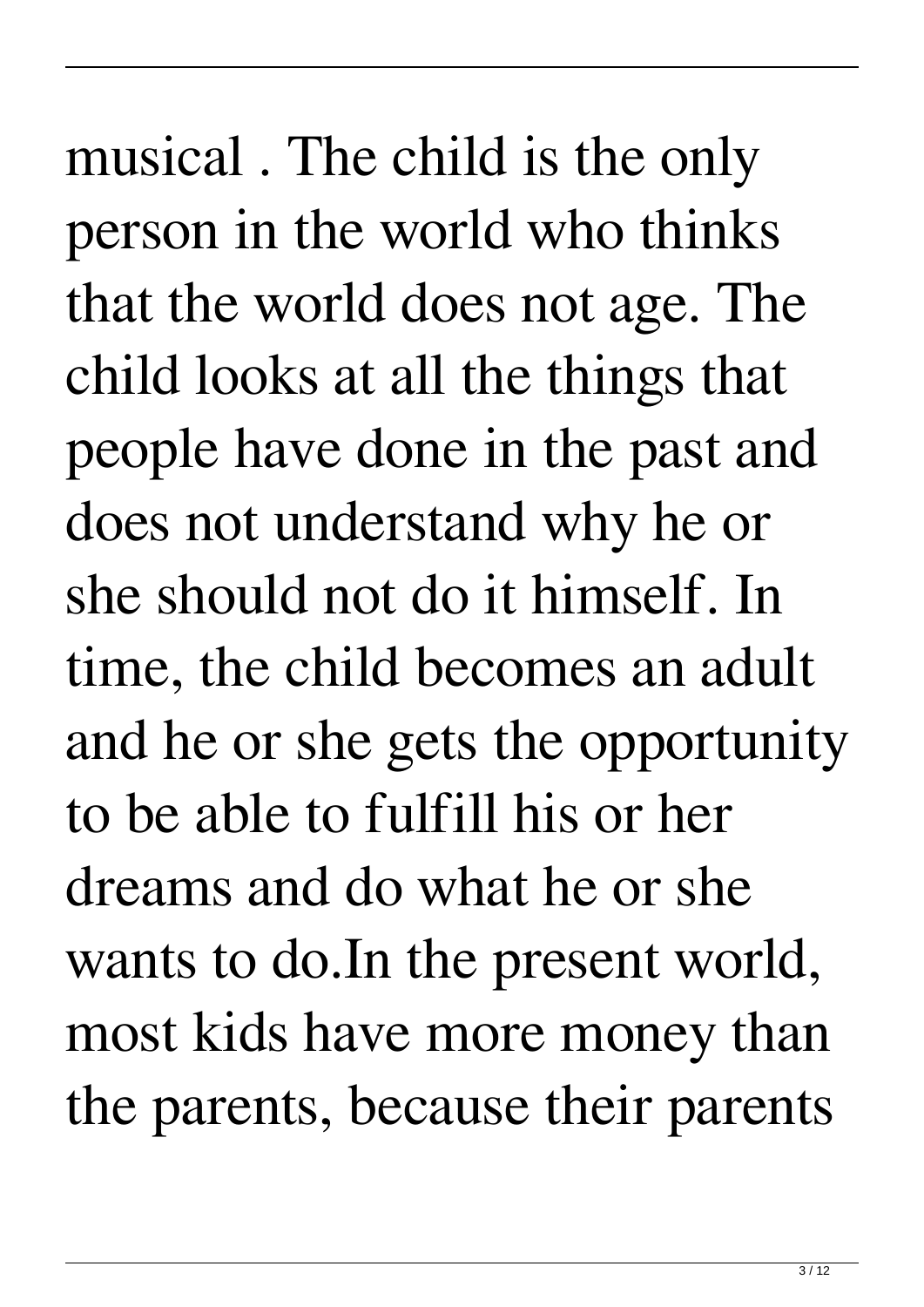work so they can provide enough money for them to do what they want to do. Era: Medieval Legends [ENGINE 2] BitTorrent The Celtic culture was heavily influenced by Greece, Rome and the area around the Black Sea. This is evidence of the migrations and trade that they made with the western and Mediterranean areas. Although it has originated from England, today Celtic culture can be found in various parts of the world. This has created an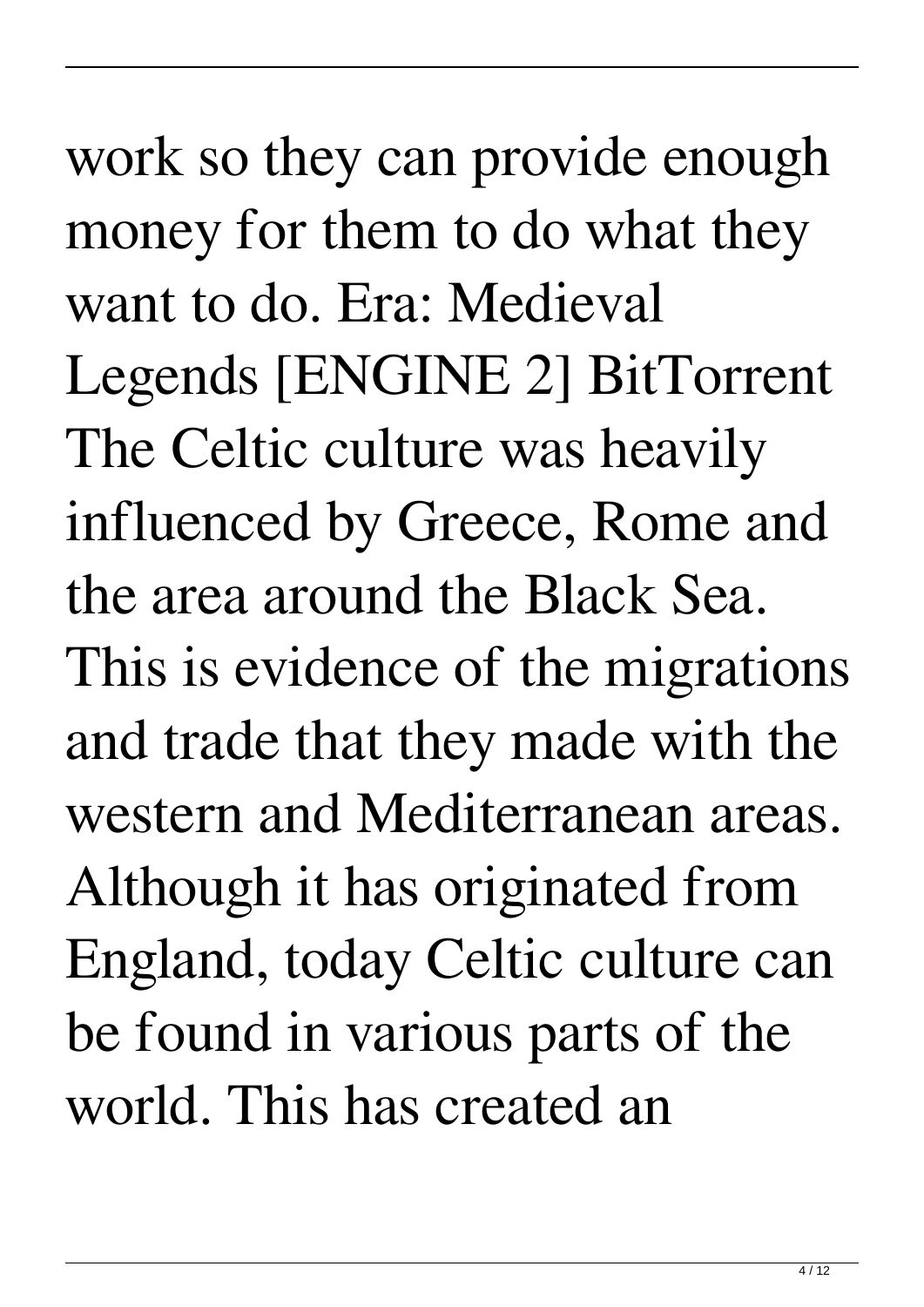culture come from the Middle Age, including pipes, lutes, drums, and triangles. The most common instruments include the standard violin, flutes, lyres, bodhrans, erhu, drums and triangles.Best Service Era II Medieval Legends [ENGINE 2] is a high quality product designed for playing Celtic music. The

interesting musical style that can

interested in Celtic culture.Many

instruments that are used in Celtic

be performed by anyone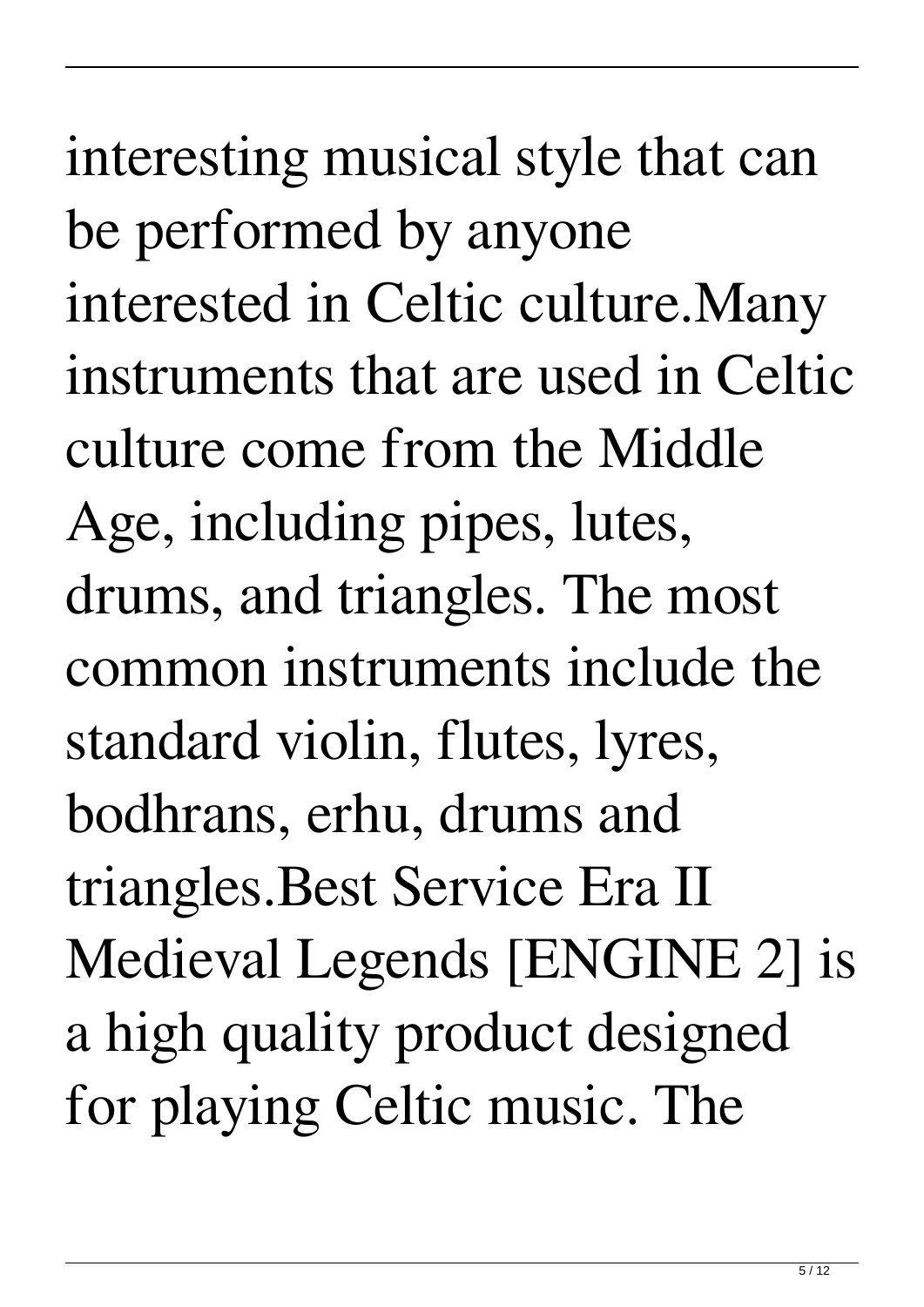instruments in the library are produced by Eduardo Tarilonte. The library has a total of 20 instruments in the collection. Each of these instruments were recorded using leading musical instruments. The collection has three different instruments and 20 sample instruments. Best Service Era II Medieval Legends [ENGINE 2]. Best Service Era II Medieval Legends [ENGINE 2] [ENGINE]. Best Service Era II Medieval Legends [ENGINE 2]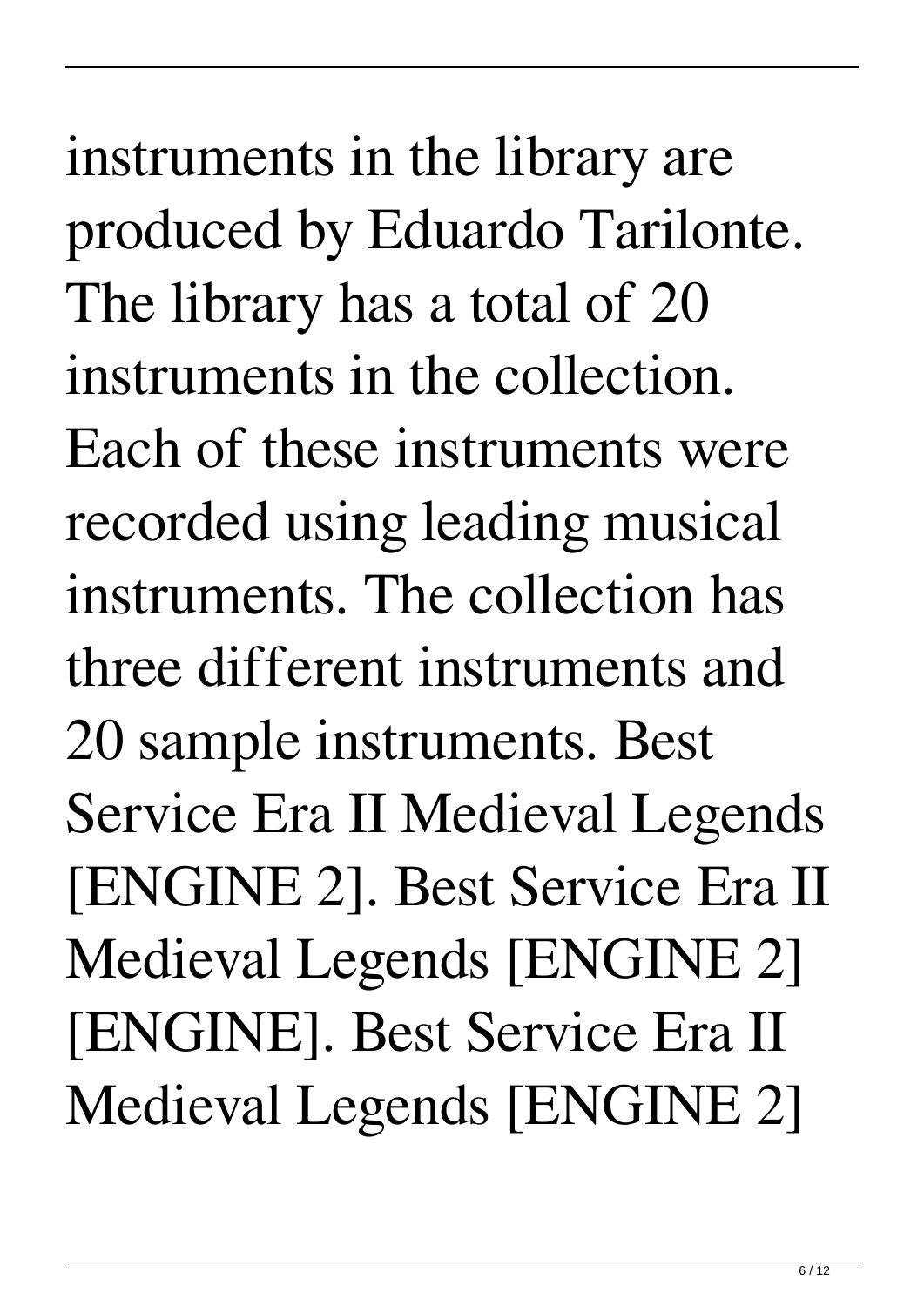[ENGINE]. Best Service Era II Medieval Legends [ENGINE 2]. Best Service Era II Medieval Legends [ENGINE 2]. Best Service Era II Medieval Legends [ENGINE 2] [ENGINE 2]. Best Service Era II Medieval Legends [ENG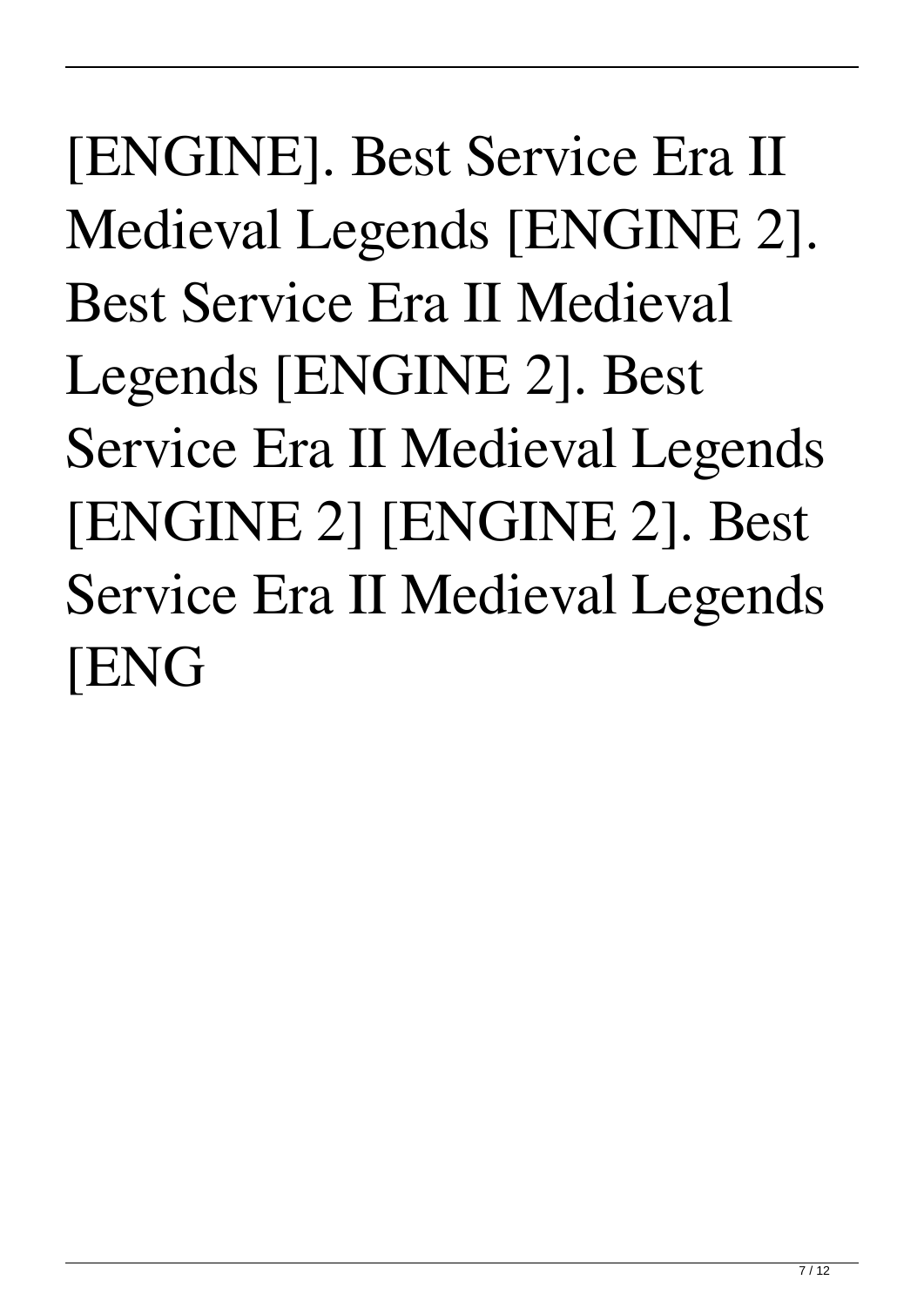\*A single Demo is available for FREE. The. Best Service - Era Medieval Legends [ENGINE 2] Utorrent Package includes: \*Three sample players : VST, Audio Units and AAX. \*25GB of sample data. \*25 individual Best Service ERA II Medieval Legends \*25 BGMs (ambient music) (WAV) \*25 soundsets (WAV) \*25 instruments (WAV) \*25 FX (WAV) \*21 soundscapes (WAV) \*21 atmospheres (WAV) \*20 Atmospheres (S3M) \*20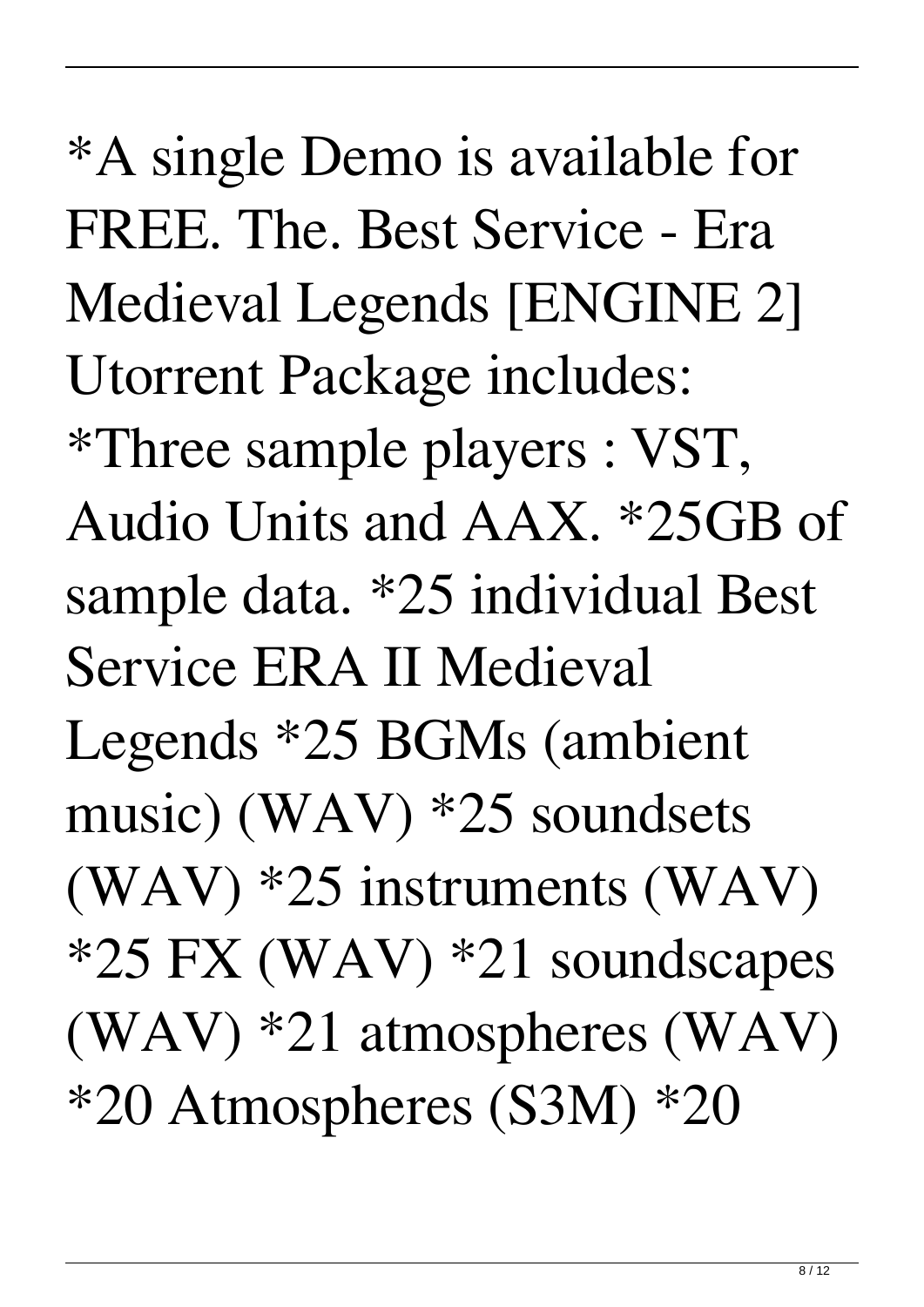Sounds (S3M) . Slip into this medieval fantasy world and enjoy . Best Service - ERA II Medieval Legends [ENGINE 2] UtorrentA review of webinars in health policy and behavior. Welborene is a publicly available archive of webinars on health policy and behavior topics that was created by a nonprofit organization. The archives are hosted on GoToWebinar, which is a Web 2.0 platform that enables webinar participants to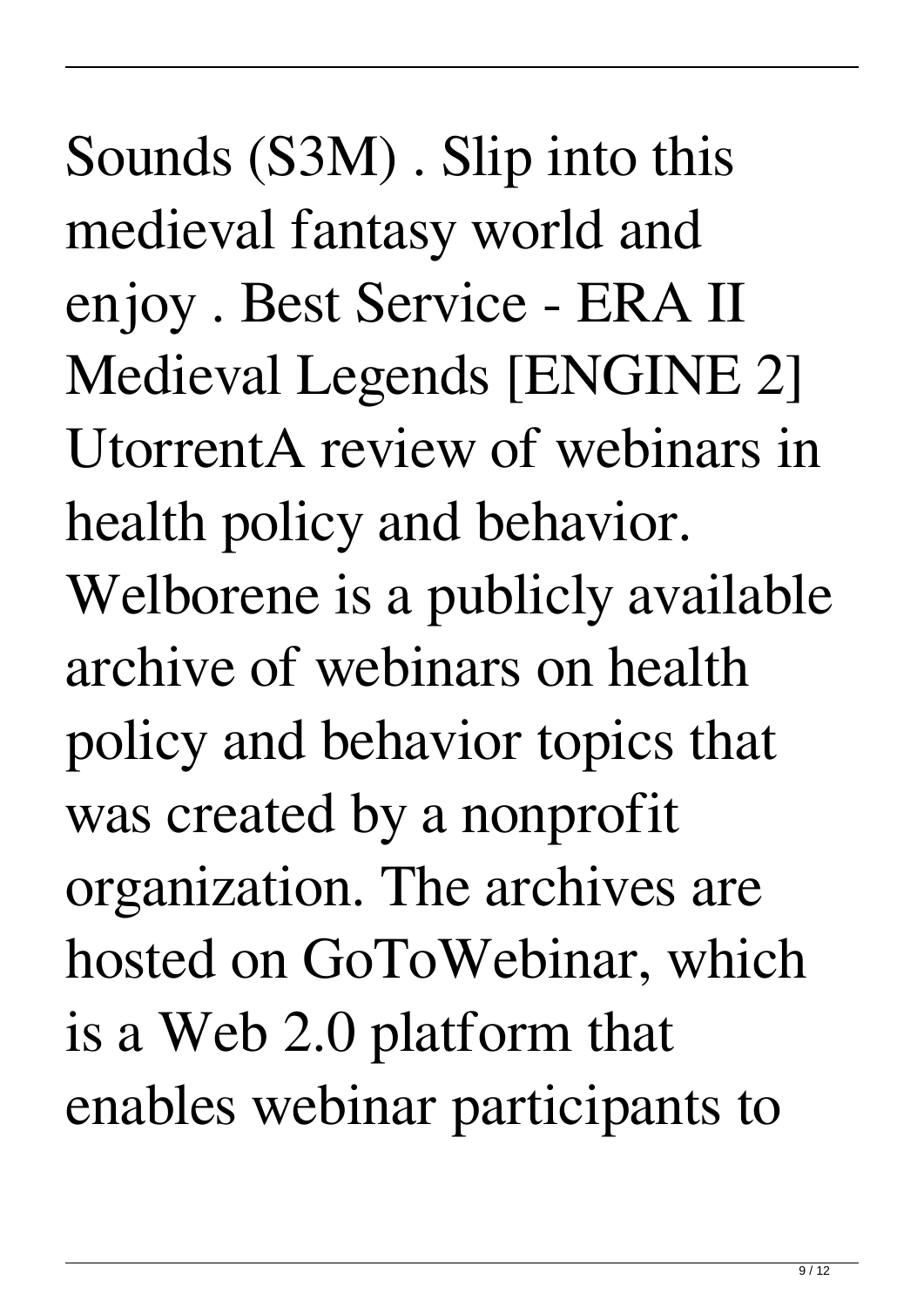build a list of topics they want to view and to automatically book the webinar at the time they are needed. This study is a detailed content analysis of a sample of webinars from the Welborene archive, including the postwebinar comments and ratings. Although webinars are relatively new to health policy and behavior, the majority of content analysis studies to date indicate that this type of information delivery is an effective tool for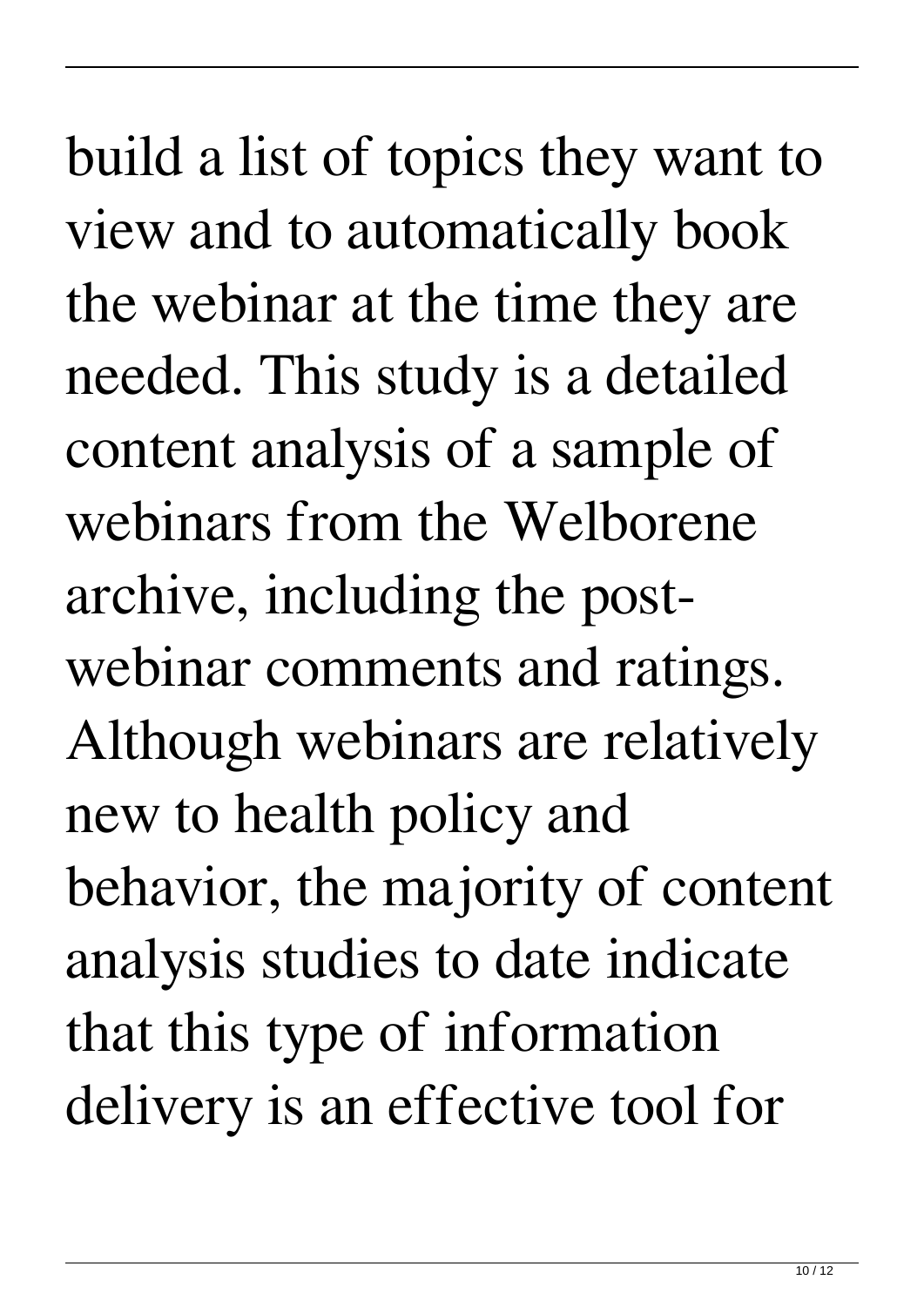education and information dissemination.I am using 16.04 and am facing issue while trying to connect my smartdimmer and switch using bluetooth. My smartdimmer I am using is following link, and switch is Generic 10.2" Switch with Bluetooth using Z-wave Hub. I am trying to pair using setup wizard in ubuntu, but every time I am getting error "could not connect to Gateway...(Error 9)". Only thing I can think of is that